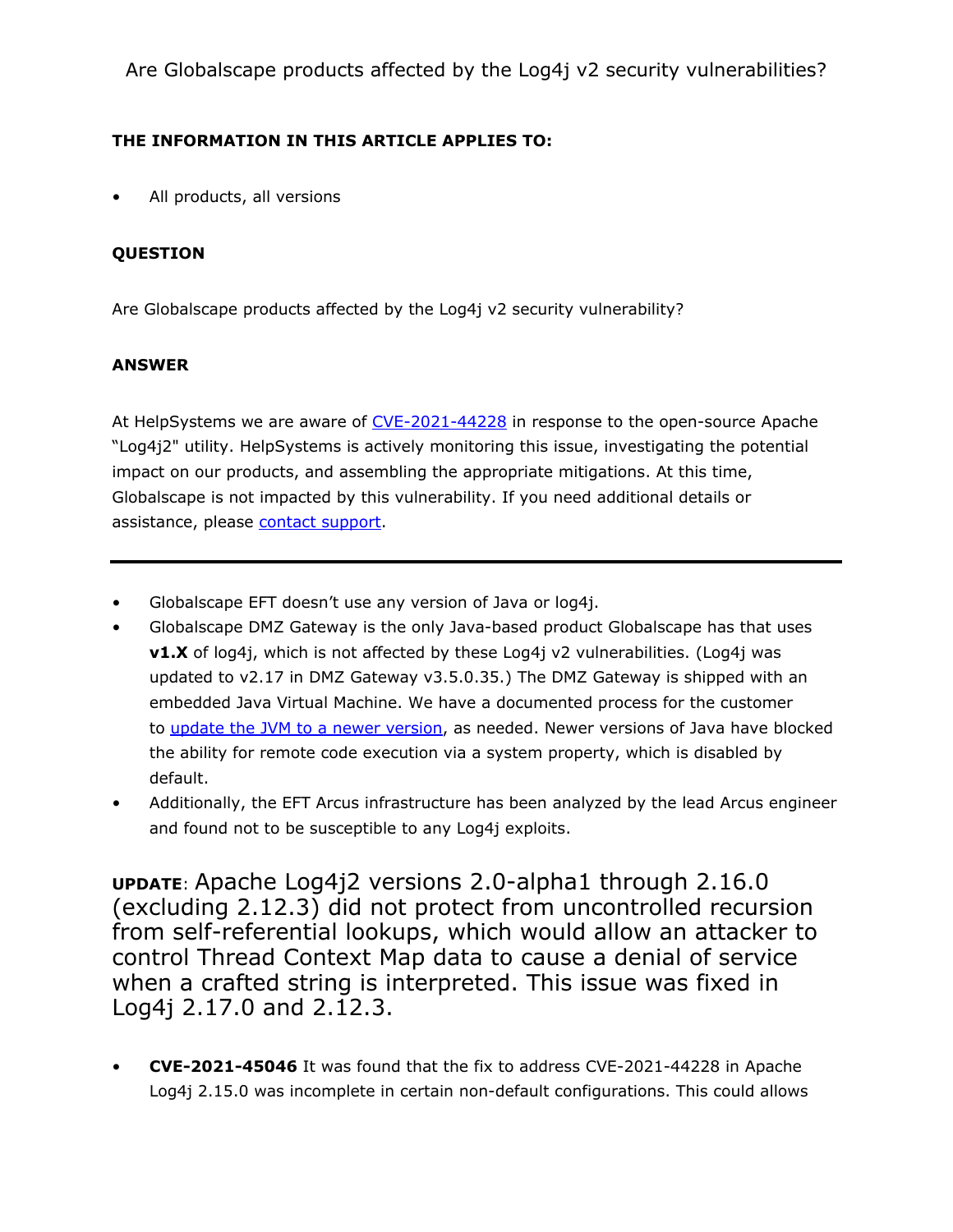## Are Globalscape products affected by the Log4j v2 security vulnerabilities?

attackers with control over Thread Context Map (MDC) input data when the logging configuration uses a non-default Pattern Layout with either a Context Lookup (for example, \$\${ctx:loginId}) or a Thread Context Map pattern (%X, %mdc, or %MDC) to craft malicious input data using a JNDI Lookup pattern resulting in an information leak and remote code execution in some environments and local code execution in all environments.

- o Log4j 2.16.0 (Java 8) and 2.12.2 (Java 7) fix this issue by removing support for message lookup patterns and disabling JNDI functionality by default.
- CVE-2021-45105 Apache Log4j2 versions 2.0-alpha1 through 2.16.0 (excluding 2.12.3) did not protect from uncontrolled recursion from self-referential lookups. This allows an attacker with control over Thread Context Map data to cause a denial of service when a crafted string is interpreted.
	- This issue was fixed in Log4j  $2.17.0$  and  $2.12.3$ .
- CVE-2021-4104 JMSAppender in Log4j 1.2 is vulnerable to deserialization of untrusted data when the attacker has write access to the Log4j configuration. The attacker can provide TopicBindingName and TopicConnectionFactoryBindingName configurations causing JMSAppender to perform JNDI requests that result in remote code execution in a similar fashion to CVE-2021-44228.
	- o Note this issue only affects Log4j 1.2 when specifically configured to use JMSAppender, which is not the default.
- CVE-2021-44228 Apache Log4j2 <= 2.14.1 JNDI features used in configuration, log messages, and parameters do not protect against attacker controlled LDAP and other JNDI related endpoints. An attacker who can control log messages or log message parameters can execute arbitrary code loaded from LDAP servers when message lookup substitution is enabled. From log4j 2.15.0, this behavior has been disabled by default. In previous releases (>2.10) this behavior can be mitigated by setting system property "log4j2.formatMsgNoLookups" to "true" or it can be mitigated in prior releases (<2.10) by removing the JndiLookup class from the classpath (example: zip -q -d log4j-core-\*.jar org/apache/logging/log4j/core/lookup/JndiLookup.class).
	- o DMZ Gateway uses Log4j 1.2.16 which is a version of the library not reported as susceptible to the exploit in the CVE. Some websites have suggested the version DMZ uses could be susceptible as well. Regardless of whether this version is vulnerable, DMZ does not employ the JMS appender class and as such is not vulnerable to this exploit. Also, versions of Java deemed most susceptible to this attack are those older than 8u121; the version of Java deployed with the latest DMZ installer is 8u202.
- CVE-2020-9488 Improper validation of certificate with host mismatch in Apache Log4j SMTP appender. This could allow an SMTPS connection to be intercepted by a man-in-the-middle attack which could leak any log messages sent through that appender.